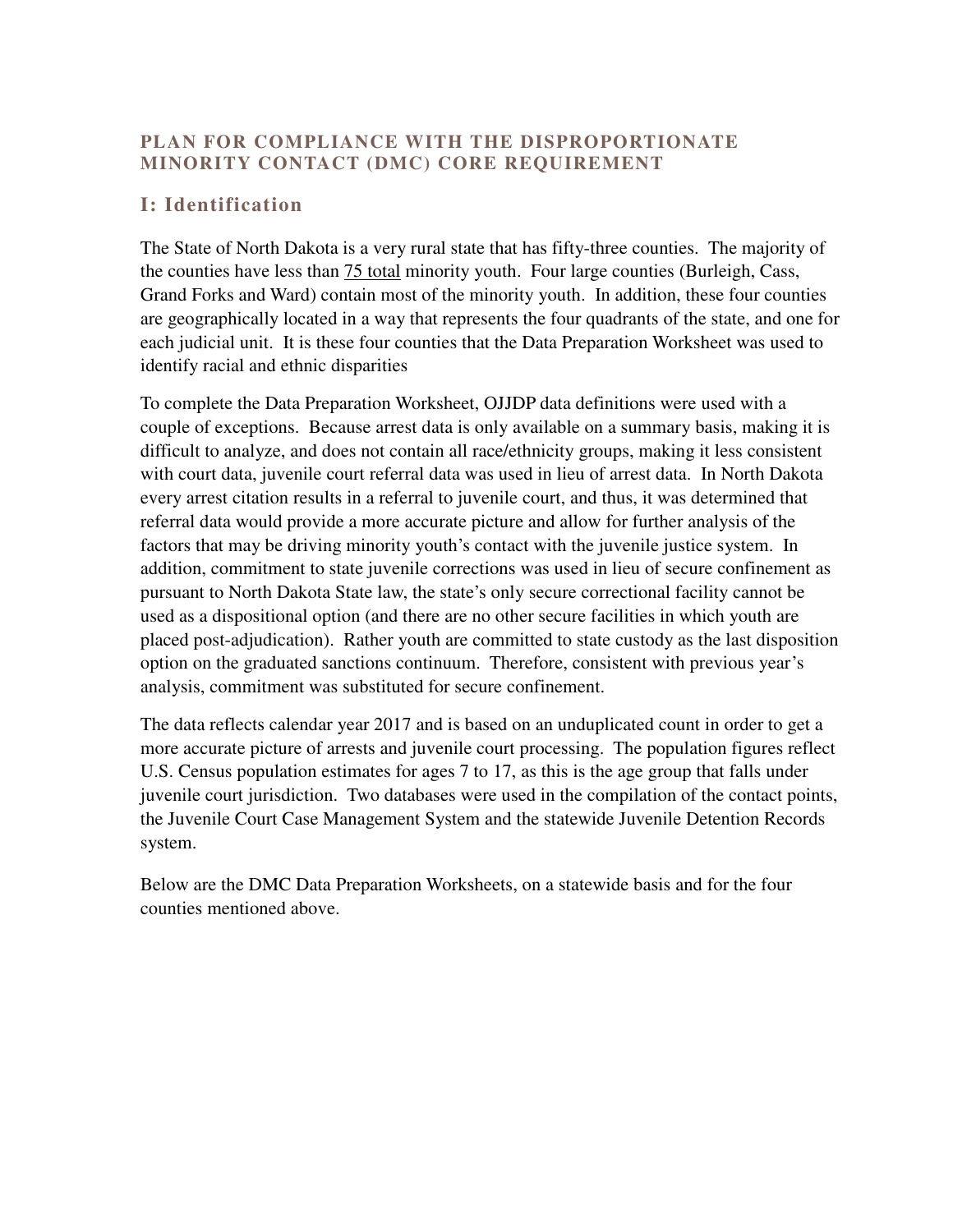| <b>CY2017 DMC Identification: Statewide</b> |                        | <b>White</b> | <b>Black</b> | <b>American</b><br><b>Indian</b> | <b>Asian</b> | <b>Hispanic</b> |
|---------------------------------------------|------------------------|--------------|--------------|----------------------------------|--------------|-----------------|
|                                             | <b>Population Data</b> | 81,346       | 4,352        | 8,965                            | 1,553        | 5,535           |
| Arrest/Referral                             | Number                 | 1808         | 363          | 442                              | 7            | 139             |
|                                             | Percentage             | 2.22%        | 8.34%        | 4.93%                            | 0.45%        | 2.51%           |
| <b>Diversion</b>                            | Number                 | 1359         | 248          | 302                              | 5            | 83              |
|                                             | Percentage             | 1.67%        | 5.70%        | 3.37%                            | 0.32%        | 1.50%           |
| <b>Detention</b>                            | Number                 | 221          | 51           | 101                              | 3            | 33              |
|                                             | Percentage             | 0.27%        | 1.17%        | 1.13%                            | 0.19%        | 0.60%           |
| Commitment                                  | <b>Number</b>          | 36           | 13           | 18                               | 0            | $\mathbf{2}$    |
|                                             | Percentage             | 0.04%        | 0.30%        | 0.20%                            | 0.00%        | 0.04%           |
| <b>Transfer to Adult</b><br>Court           | Number                 | 3            | 0            | 0                                | 0            | $\mathbf 0$     |
|                                             | Percentage             | 0.17%        | 0.00%        | 0.00%                            | 0.00%        | 0.00%           |

| <b>CY2017 DMC Identification: Burleigh County</b> |                        | <b>White</b> | <b>Black</b>   | <b>American</b><br><b>Indian</b> | <b>Asian</b> | <b>Hispanic</b> |
|---------------------------------------------------|------------------------|--------------|----------------|----------------------------------|--------------|-----------------|
|                                                   | <b>Population Data</b> | 10,388       | 488            | 1,128                            | 158          | 436             |
| Arrest/Referral                                   | Number                 | 296          | 26             | 136                              | 1            | 6               |
|                                                   | Percentage             | 2.85%        | 5.33%          | 12.06%                           | 0.63%        | 1.38%           |
| <b>Diversion</b>                                  | Number                 | 249          | 17             | 102                              | 1            | 6               |
|                                                   | Percentage             | 2.40%        | 3.48%          | 9.04%                            | 0.63%        | 1.38%           |
| <b>Detention</b>                                  | Number                 | 8            | $\overline{4}$ | 14                               | $\mathbf 0$  | 1               |
|                                                   | Percentage             | 0.08%        | 0.82%          | 1.24%                            | 0.00%        | 0.23%           |
| Commitment                                        | Number                 | 5            | 3              | 6                                | $\Omega$     | 0               |
|                                                   | Percentage             | 0.05%        | 0.61%          | 0.53%                            | 0.00%        | 0.00%           |
| <b>Transfer to Adult</b><br>Court                 | Number                 | 1            | $\mathbf 0$    | $\mathbf 0$                      | $\Omega$     | 0               |
|                                                   | Percentage             | 0.34%        | 0.00%          | 0.00%                            | 0.00%        | 0.00%           |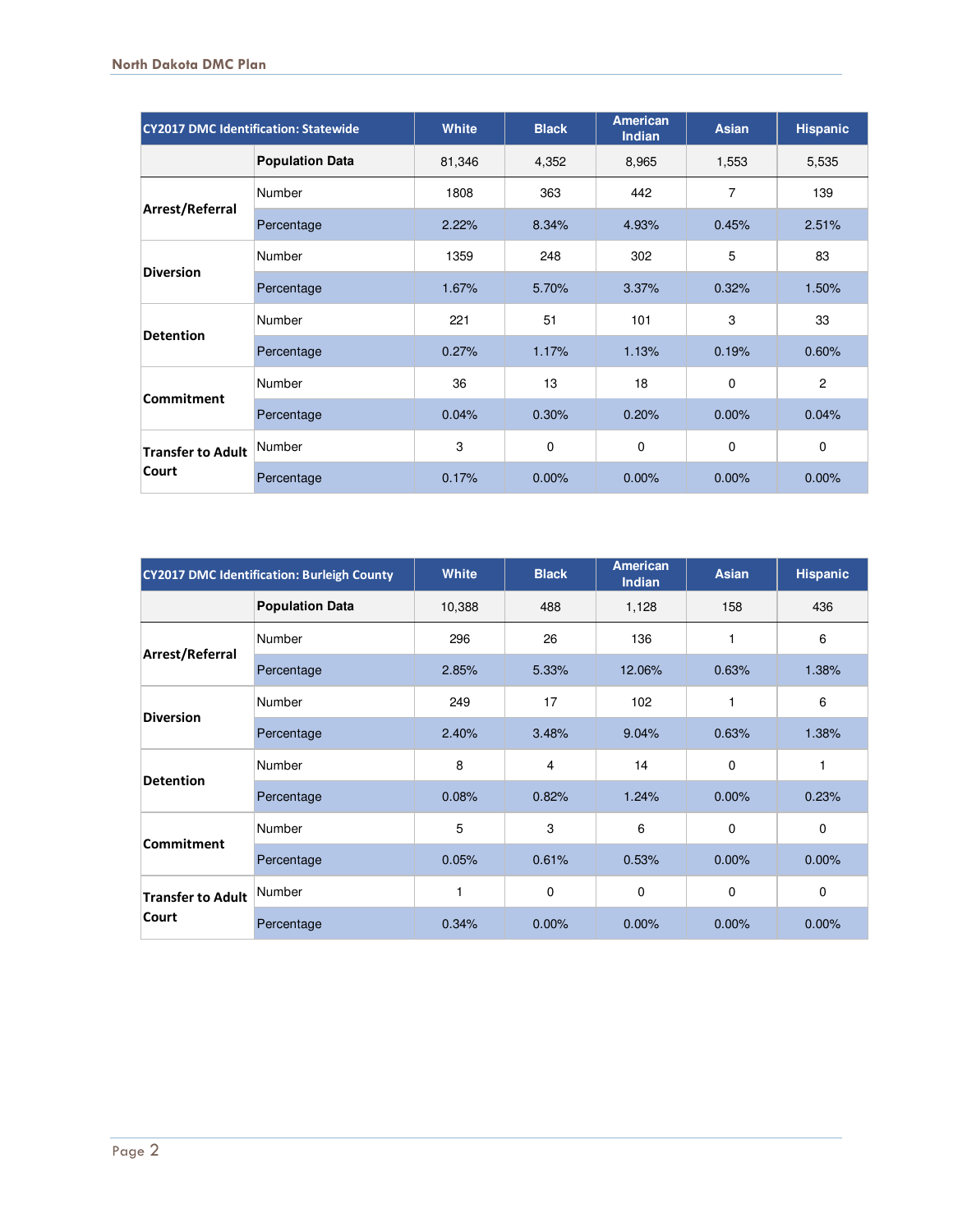| <b>CY2017 DMC Identification: Cass County</b> |                        | <b>White</b> | <b>Black</b> | <b>American</b><br><b>Indian</b> | <b>Asian</b>   | <b>Hispanic</b> |
|-----------------------------------------------|------------------------|--------------|--------------|----------------------------------|----------------|-----------------|
|                                               | <b>Population Data</b> | 18,298       | 1,950        | 434                              | 759            | 920             |
| Arrest/Referral                               | Number                 | 476          | 218          | 44                               | 3              | 41              |
|                                               | Percentage             | 2.60%        | 11.18%       | 10.14%                           | 0.40%          | 4.46%           |
| <b>Diversion</b>                              | Number                 | 325          | 143          | 25                               | $\overline{2}$ | 17              |
|                                               | Percentage             | 1.78%        | 7.33%        | 5.76%                            | 0.26%          | 1.85%           |
| <b>Detention</b>                              | Number                 | 68           | 32           | 19                               | 1              | 5               |
|                                               | Percentage             | 0.37%        | 1.64%        | 4.38%                            | 0.13%          | 0.54%           |
| <b>Commitment</b>                             | <b>Number</b>          | 11           | 8            | $\overline{2}$                   | 0              | 1               |
|                                               | Percentage             | 0.06%        | 0.41%        | 0.46%                            | 0.00%          | 0.11%           |
| <b>Transfer to Adult</b><br>Court             | Number                 | 0            | 0            | $\mathbf 0$                      | 0              | $\mathbf 0$     |
|                                               | Percentage             | 0.00%        | 0.00%        | 0.00%                            | 0.00%          | 0.00%           |

| <b>CY2017 DMC Identification: Grand Forks County</b> |                        | White | <b>Black</b> | <b>American</b><br><b>Indian</b> | <b>Asian</b> | <b>Hispanic</b> |
|------------------------------------------------------|------------------------|-------|--------------|----------------------------------|--------------|-----------------|
|                                                      | <b>Population Data</b> | 6,492 | 513          | 344                              | 219          | 561             |
| Arrest/Referral                                      | Number                 | 197   | 46           | 53                               | 1            | 35              |
|                                                      | Percentage             | 3.03% | 8.97%        | 15.41%                           | 0.46%        | 6.24%           |
| <b>Diversion</b>                                     | Number                 | 142   | 36           | 30                               | 1            | 22              |
|                                                      | Percentage             | 2.19% | 7.02%        | 8.72%                            | 0.46%        | 3.92%           |
| <b>Detention</b>                                     | Number                 | 37    | 9            | 14                               | 1            | 12              |
|                                                      | Percentage             | 0.57% | 1.75%        | 4.07%                            | 0.46%        | 2.14%           |
| Commitment                                           | Number                 | 3     | $\mathbf 0$  | $\overline{c}$                   | 0            | 0               |
|                                                      | Percentage             | 0.05% | $0.00\%$     | 0.58%                            | 0.00%        | $0.00\%$        |
| <b>Transfer to Adult</b><br>Court                    | Number                 | 0     | $\mathbf 0$  | 0                                | 0            | 0               |
|                                                      | Percentage             | 0.00% | 0.00%        | $0.00\%$                         | 0.00%        | 0.00%           |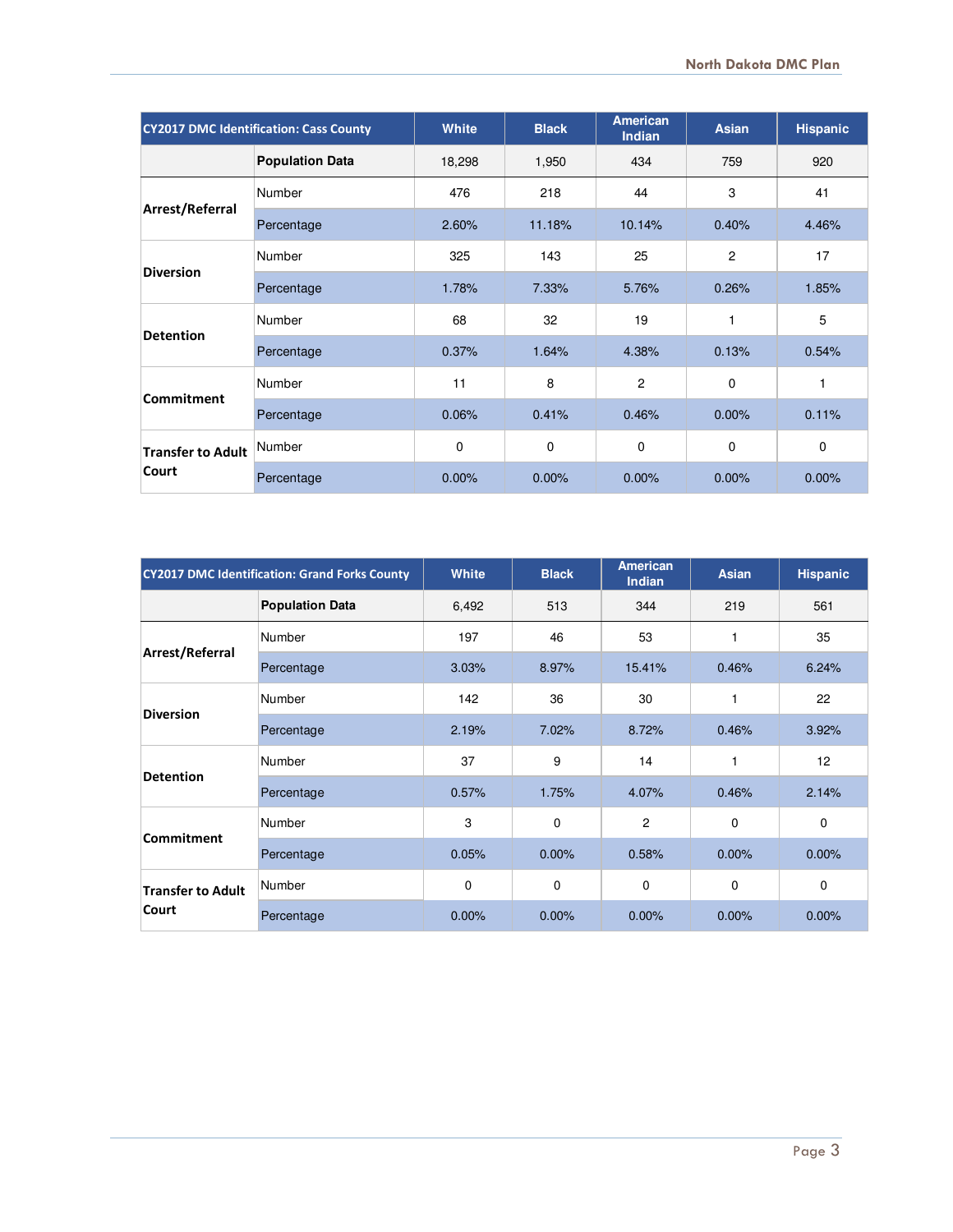|                                   | Number | 110         | 22           | 25                        | $\overline{c}$ | $\overline{7}$ |
|-----------------------------------|--------|-------------|--------------|---------------------------|----------------|----------------|
| Arrest/Referral                   |        |             |              |                           |                |                |
| <b>Diversion</b>                  | Number | 91          | 19           | 21                        | $\mathbf{1}$   | 6              |
|                                   |        |             |              |                           |                |                |
| <b>Detention</b>                  | Number | 30          | $\mathbf{1}$ | 9                         | $\pmb{0}$      | $\overline{c}$ |
|                                   |        |             |              |                           |                |                |
| <b>Commitment</b>                 | Number | 5           | $\mathbf{1}$ | $\ensuremath{\mathsf{3}}$ | $\mathbf 0$    | $\mathsf 0$    |
|                                   |        |             |              |                           |                |                |
| Transfer to Adult Number<br>Court |        | $\mathbf 0$ | $\mathbf 0$  | $\mathbf 0$               | $\mathbf 0$    | $\mathbf 0$    |
|                                   |        |             |              |                           |                |                |

## **II: Action Plan**

1. What do your DMC numbers tell you about your jurisdiction?

 The DMC numbers on a statewide basis indicate that American Indian and Black youth are arrested and detained more than white youth. About 5% of American Indian youth and 8% of Black youth are arrested compared to only 2% of White youth. In addition, over 1% of American Indian and Black youth are detained while only .3% of White youth are. This is also true of commitments to state custody.

 Burleigh and Cass Counties have the largest minority populations, and as indicated by the graph below, the largest number of juvenile arrests, particularly of American Indian and Black youth. Thus, in order to effectively utilize resources, these counties have been and will continue to be the focus of DMC efforts. Given the numbers, the focus in Burleigh County has primarily been American Indian youth and in Cass County it is Black youth. However, this does not mean that local prevention and diversion efforts only pertain to those minority groups.

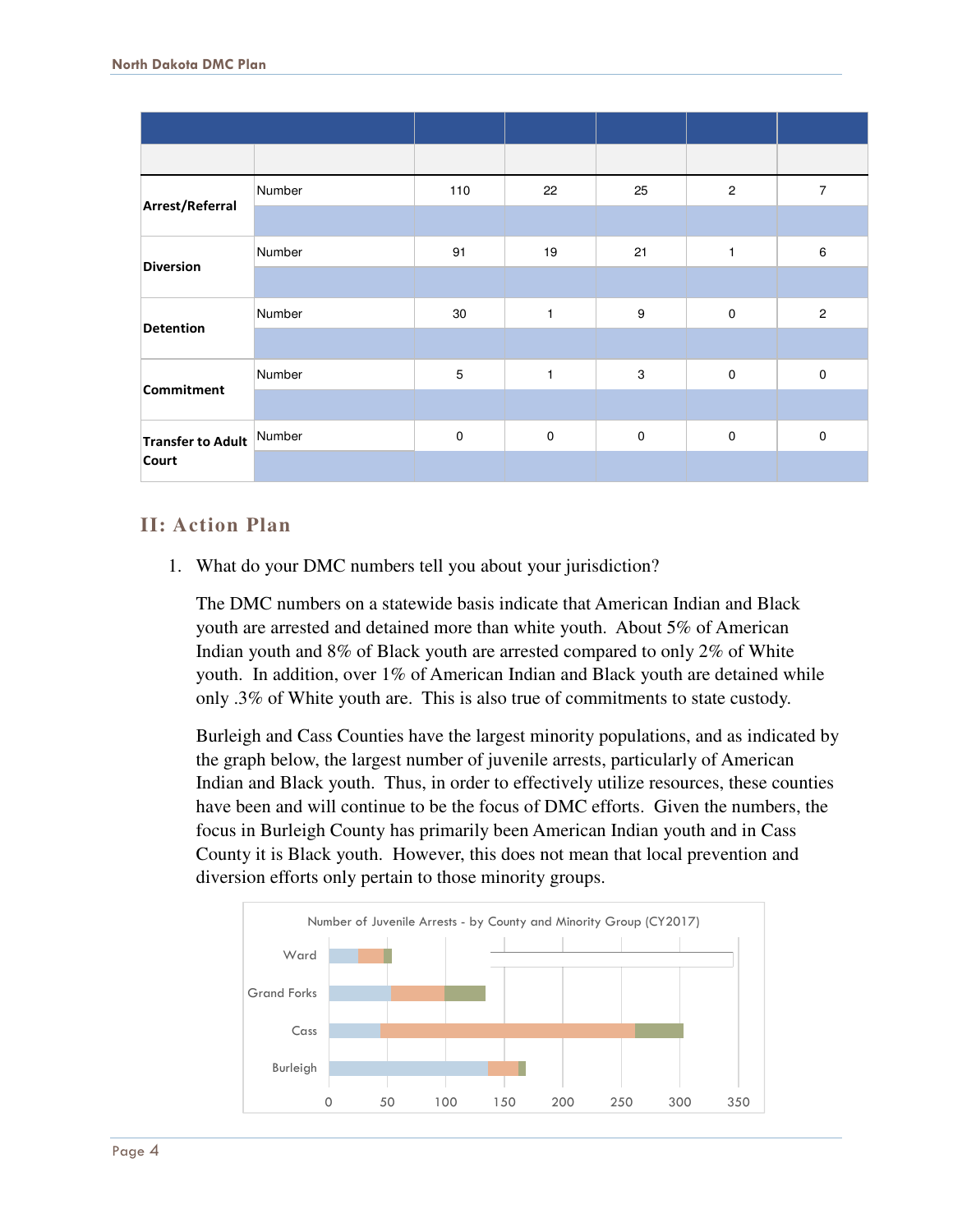- • Burleigh County: American Indian youth make up 80% of the arrests of minority youth.
	- o 12.1% of American Indian youth are arrested vs 2.9% of white youth;
	- o White youth are diverted 84% of the time while American Indian youth are diverted 75% of the time;
	- o 1.2% of American Indian youth are detained vs .1% of White youth;
	- o .5% of American Indian youth are committed to state custody compared to .05% of White youth.
- Cass County: Black youth make up 71% of the arrests of minority youth.
	- o 11.2% of Black youth are arrested compared to 2.6% of white youth;
	- o White and Black youth are diverted approximately about the same percentage - 68% of the time for White youth and 66% of the time for Black youth.
	- o 1.6% of Black youth are detained compared to .4% of White youth;
	- $\circ$  .4% of Black youth are committed to state custody compared to .06% of White youth.
- 2. What would success in DMC reduction look like?

 Ideally, success would be a race-neutral justice system. To work toward that goal, DMC reduction efforts in North Dakota have focused on the strategies that have been shown to work in successfully reducing disparity:

- • Data collection and utilization Data is collected and analyzed on an annual basis to inform decision making as well as track progress.
- • Increased collaboration local DMC committees consist of a wide variety of representation, including law enforcement, state's attorneys, juvenile court, social services, private youth-serving agencies, and community members.
- Shift from punitive toward a focus on what is best for youth and community the juvenile court has adopted a Balanced and Restorative Justice approach in handling youth. They have involved law enforcement, including school resource officers, in this process.
- • Affiliation with national juvenile justice reform initiatives North Dakota's SAG supported the attendance of local DMC committees at Georgetown University's Reducing Racial and Ethnic Disparities, where they learned about reform efforts that have proven successful with minority youth. In addition, North Dakota recently implemented a Dual Status Youth Initiative that should help to prevent minority youth's involvement with the justice system.
- • Create alternatives to secure detention, secure confinement, and formal system involvement – North Dakota has developed alternatives to secure detention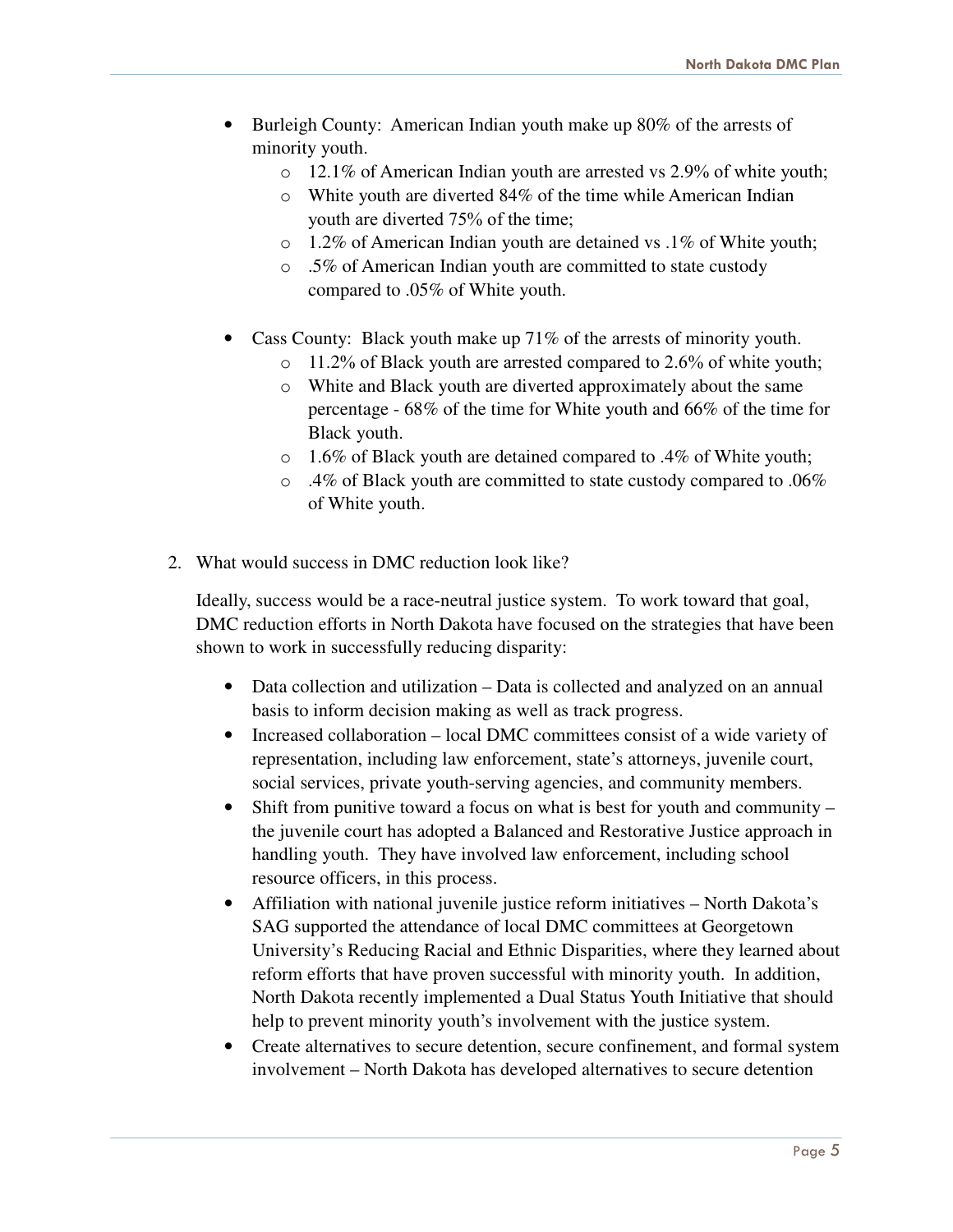and is focusing on increasing community-based services to avoid secure confinement. In addition, the juvenile court has implemented diversion efforts to avoid formal system involvement when appropriate.

- • Intentional focus on DMC reduction North Dakota's SAG has established DMC reduction as one of three main priorities.
- • Maintenance of leadership at the local level, state level or both state and county stakeholders have continued to show their leadership and commitment to improving DMC and youth/family outcomes.
- • Prioritizing DMC reduction as a long-term strategy North Dakota's SAG as well as local stakeholders and providers know that DMC reduction efforts, in order to be successful, need to be sustained over a long period of time. There are many factors that contribute to DMC and targeted intervention strategies need to be systematically examined and adjustments made to ensure they are effective.
- effective.<br>3. How much do you want to reduce DMC next year?

 The local DMC committees from Burleigh and Cass Counties each met to discuss their DMC reduction efforts and goals for the next year. Both committees established a goal of reducing DMC by 2% next year at the contact point of arrest. It is hoped that by reducing DMC at the first point of contact, it will result in a corresponding reduction at all other points in the system.

4. Is that reasonable? If yes, why?

 Yes, it is reasonable. Teams from both jurisdictions have attended Georgetown University's "Reducing Racial and Ethnic Disparities in Juvenile Justice" Program, where they identified possible ways to reduce DMC. Based on the knowledge about effective interventions gained from that program, both jurisdictions have recently implemented diversion programming that they believe will have an impact on DMC at the point of arrest.

5. What do you need from OJJDP to be successful with your plan?

 Training focused on DMC reduction strategies that have proven successful with American Indian and New Immigrant populations. There does not appear to be a lot of evidenced-based strategies that are specific to these populations.